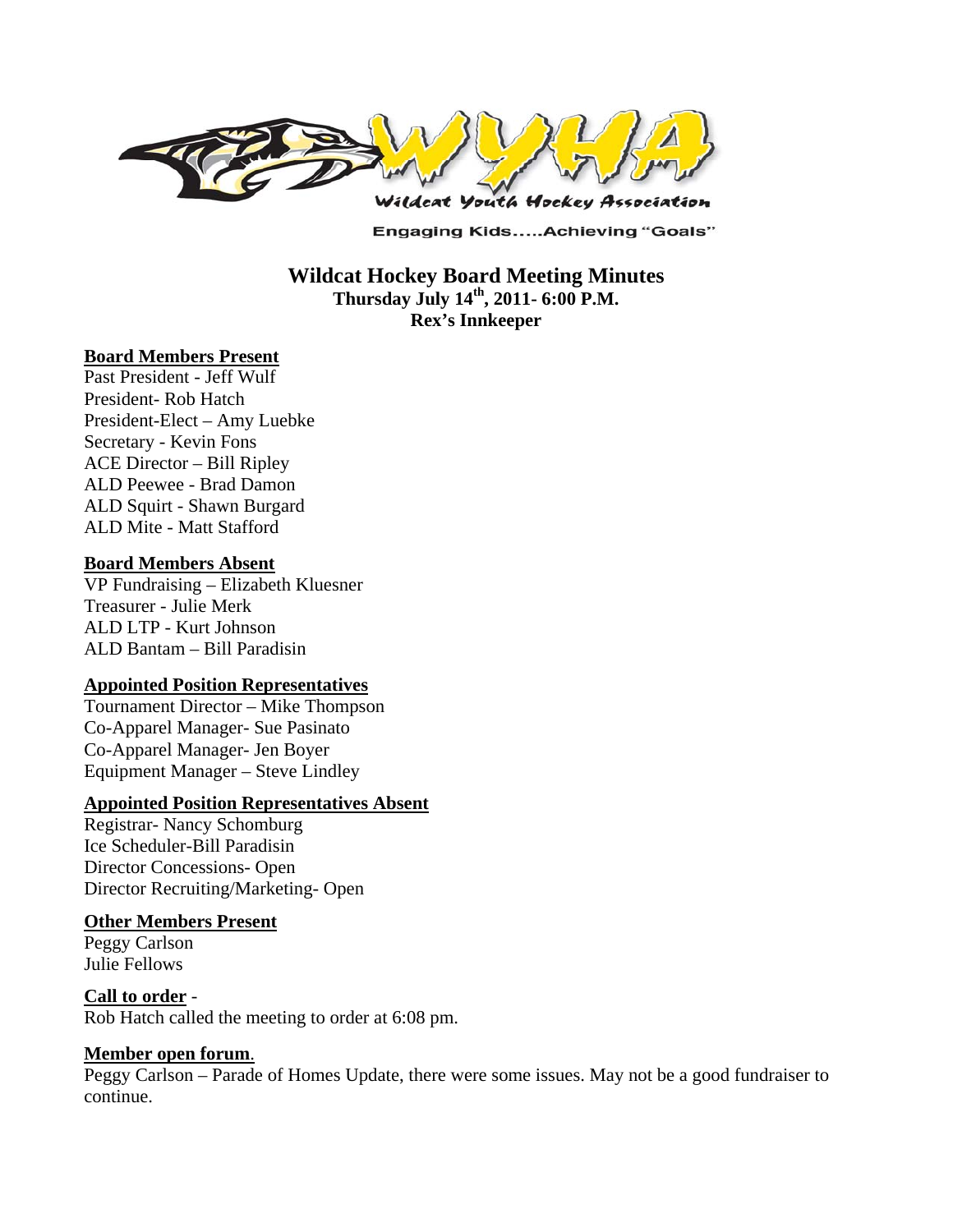# **Approval of prior meeting minutes**.

Amy Luebke made a motion to approve the June meeting minutes, Jeff Wulf seconded. Motion carried unanimously.

# **Approval of agenda**

Amy Luebke made a motion to approve the agenda, Matt Stafford seconded. Motion carried unanimously.

# **Approval of Appointed Positions –**

Kevin Fons made a motion to approve the appointment of Nancy Schomburg as Registrar, Jen Boyer and Sue Pasinato as Co-Apparel Managers, Mike Thompson as Tournament Director, and Steve Lindley as Equipment Manager. Amy Luebke seconded. Motion carried unanimously.

### **Approval of bills –**

Amy Luebke made a motion to approve the outstanding bills, Brad Damon seconded. Motion carried unanimously.

### **Reports:**

**Treasurer:**  Reviewed Current Statements.

Payment Worksheet – Table for next meeting – Kevin Fons to send out worksheets to Board for review.

### **LTP:**

Nothing to report

**Atom/Rink Rat:** 

Nothing to report

**Mite ALD :.**  Nothing to report.

**Squirt ALD:**  Nothing to report.

**Pee Wee :**  Nothing to report.

**Bantam:**  Nothing to report.

# **Equipment :**

Reviewed Equipment rental fee schedule for 2011/2012. Will publish with Skater fees after the Budget meeting.

One Goal order arrived and is in the Storage Locker (we have about 90 sets of equipment).

### **Fundraising:**

- Raffle Chairperson Need a Raffle Chairperson
- Need Raffle Prizes Have some prizes, need the rest to print the tickets.

# **Apparel:**

Will be able to order apparel at in-person registration and will be able to order some online directly with Breakout Apparel.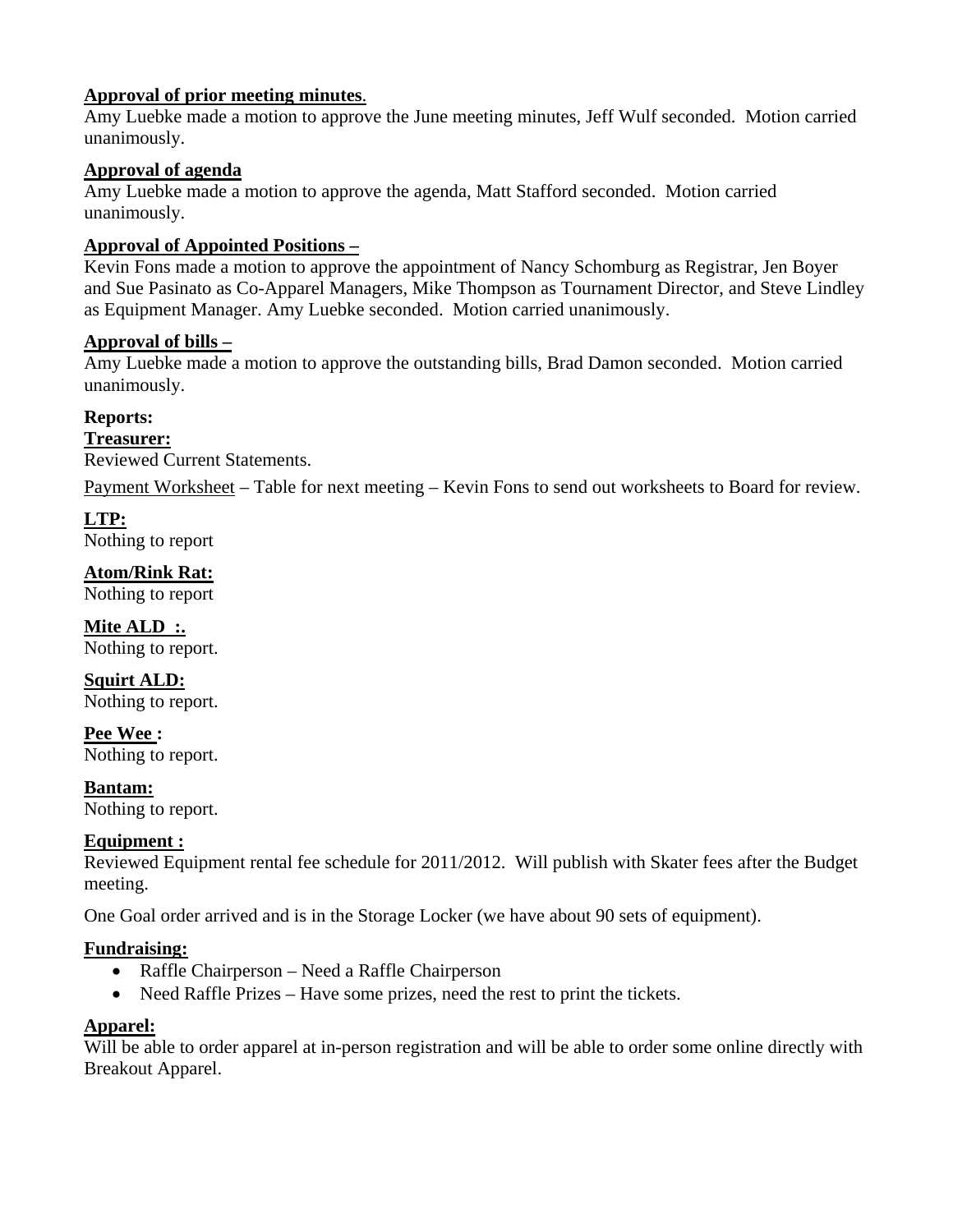# **Registrar-**

Update on In-Person Registration July  $26<sup>th</sup>$  WDIR

Need some people to help, need Laptops, will Nina be there to help with login problems?

Current Numbers – Nancy was not present, will need an update for the Budget meeting

### **Ice scheduler-**

Update on Ice: Need to try to work with the High Schools to resolve some of the late ice times, especially for the PeeWee level practices.

#### **Tournament Director:**

Nothing to report.

### **Marketing Director:**

Nothing to report

### **Ace Director / Head Coach Elect:**

Update on Coaches – Actively recruiting for up to 3 coaches. The goal is to place the strongest candidate in the position weather they are parent or non-parent coach. The coach will be determined by the coaches committee.

Policy for Non-Parent Coach Stipend - Need to determine prior to the hiring of coaches if possible.

Evaluations - we need to improve the process for coach evaluations, at some levels we have a very poor return rate. Will look at options this season.

### **Concessions Director:**

Nothing to report

### **Old Business:**

Waunafest Parade Chair - Amy will cover the duties for the parade chair.

### Parent handbook changes for 2011/2012 update

Need to get updates in for tryouts and all other changes. Have to approve in the August meeting and send to the Parents. Kevin Fons will send to the current Board for review.

### Open Appointed Positions

- Director of Marketing and Recruiting
- Concessions Director (Kim Dubois volunteered)

### **New Business:**

Budget for 2011/2012 - Meeting July  $31<sup>st</sup>$  6:30pm at Rex's

Board Handbook – Kevin and Amy to finish, then send to the Board.

# **Agenda Items for Future Meetings**

- \* Changes for 2011/2012 Parent Handbook
- \* Board Handbook (Started last year, need to finalize)
- \* Concessions / Volunteer Subcommittee final recommendations
- \* Jersey Subcommittee recommendations
- \* Budget for 2011/2012
- \* Coaches Handbook
- \* Improvements to Coaches Evaluation process